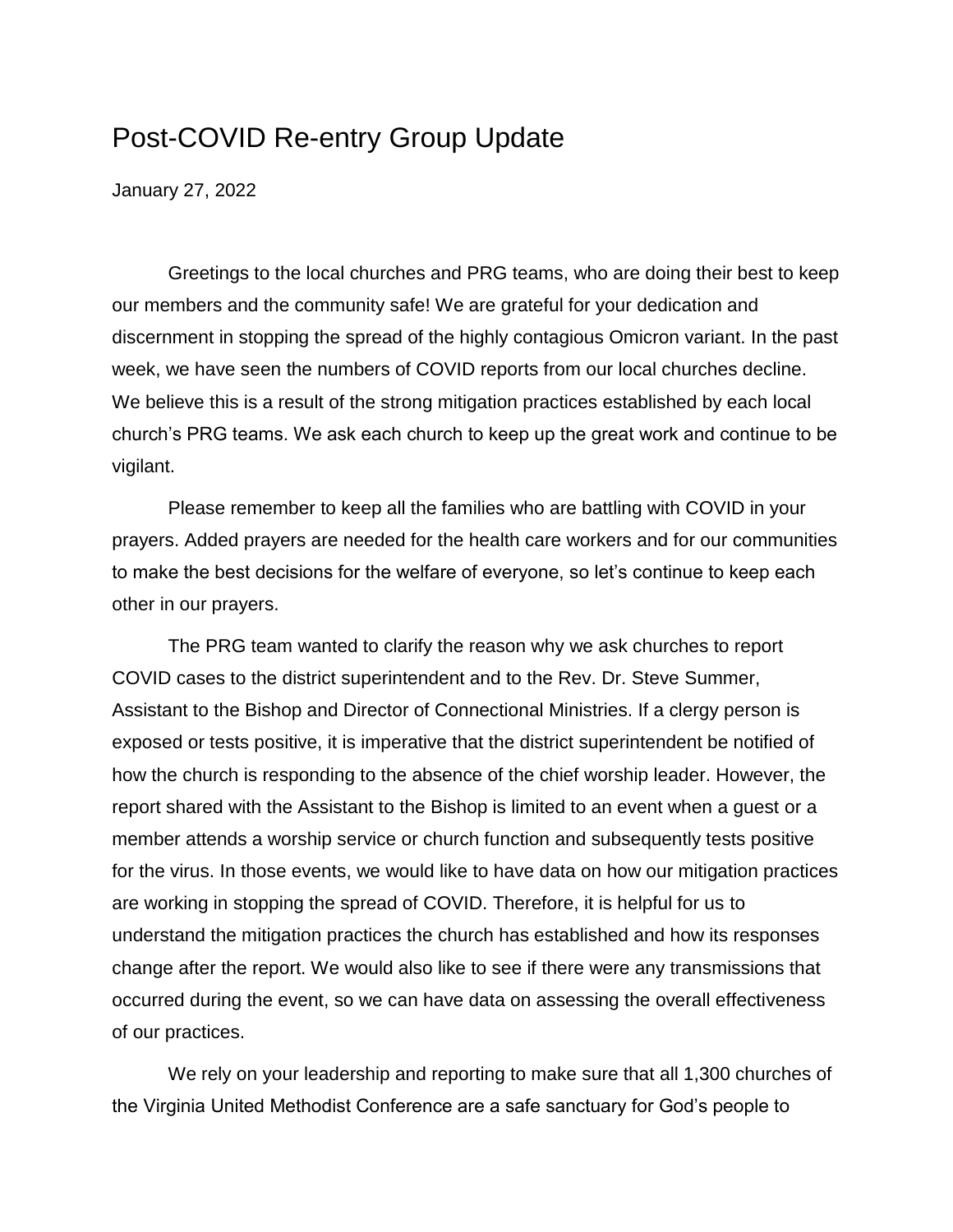worship and share the love of God with one another and the world. Please continue to join us in this effort. We also hope that the following resources will help your church's PRG team's decisions in ensuring the safety of all people.

In Christ, PRG Team

#### **Do children still need to wear a mask at church?**

On January 15, 2022, the Governor of Virginia issued [Executive Order Two](https://www.governor.virginia.gov/media/governorvirginiagov/governor-of-virginia/pdf/74---eo/74---eo/EO-2---School-Mask-Mandate-Executive-Order-Exception.pdf)  [\(2022\)](https://www.governor.virginia.gov/media/governorvirginiagov/governor-of-virginia/pdf/74---eo/74---eo/EO-2---School-Mask-Mandate-Executive-Order-Exception.pdf) which allows parents of school-aged children to elect for their child "not to be subject to any mask mandate in effect at the child's school or educational program." While pandemic restrictions continue to be relaxed regionally and nationally, and we give thanks for these hopeful signs, we know the pandemic is not over. Your PRG Team is charged with regularly reviewing the appropriateness of the layered mitigation practices for your congregation, especially during times when we experience a resurgence of COVID-19 or its variants.

Masks are still appropriate in indoor settings, regardless of vaccination status, when physical distancing cannot be maintained and/or in congregant settings where persons from multiple households are gathered. Universal and correct use of face masks is part of our collective, layered mitigation practices which have proven effective for reducing and mitigating the transmission of COVID-19. The Center for Disease Control continues to recommend that [everyone 2 years of age or older who is not fully](https://www.cdc.gov/coronavirus/2019-ncov/prevent-getting-sick/about-face-coverings.html#:~:text=If%20you%20are%202%20years,a%20mask%20indoors%20in%20public.&text=They%20or%20someone%20they%20live,increased%20risk%20for%20severe%20disease.)  [vaccinated](https://www.cdc.gov/coronavirus/2019-ncov/prevent-getting-sick/about-face-coverings.html#:~:text=If%20you%20are%202%20years,a%20mask%20indoors%20in%20public.&text=They%20or%20someone%20they%20live,increased%20risk%20for%20severe%20disease.) should wear a mask over their nose and mouth while in indoor public places.

We recommend that if your congregation currently requires masks to be worn by those attending worship and other church-sponsored events, parents who request that their school-age children be exempt from mask-wearing may submit their request in writing to the PRG. Each PRG may then review the request(s) and make decisions that are consistent with the health and welfare of the children and their church community,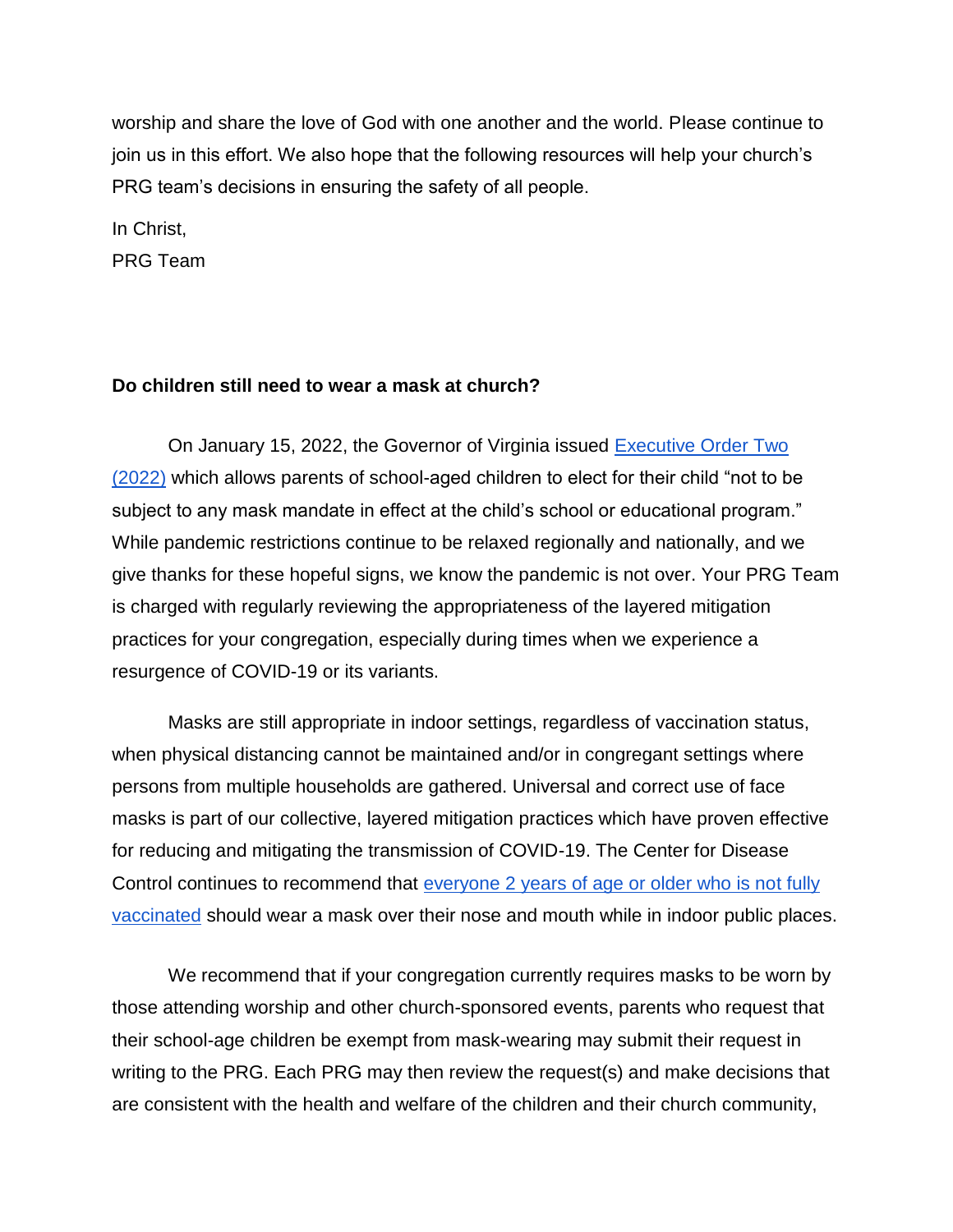making every effort to "love our neighbor" and "do no harm." The "B.R.A.I.N." decisionmaking model [\(previously provided in the MAP\)](https://doc.vaumc.org/PRG/MAP.pdf) is offered to local PRGs to assist you in making important and challenging decisions for your church moving forward. Gathering input from the congregation may also be helpful to the PRG in their decision-making process.

\*contributed by Reba Miller, R.N & Attorney, PRG member

#### **All masks are not equal**

New guidance on respirators or facemasks from the CDC as of Jan. 14 can be found at: [https://www.cdc.gov/coronavirus/2019-ncov/prevent-getting-sick/types-of](https://www.cdc.gov/coronavirus/2019-ncov/prevent-getting-sick/types-of-masks.html)[masks.html](https://www.cdc.gov/coronavirus/2019-ncov/prevent-getting-sick/types-of-masks.html)

Some masks are more protective than others and this is particularly important with the more transmissible Omicron variant. Vaccination remains the best and most reliable way to prevent the spread of all variants of COVID 19.

Masks provide an extra layer of protection for everyone in indoor settings, regardless of vaccination status. Social distancing, limited exposure time, and increased ventilation are also important. Well-fitting N95 (95% particle filtration) masks that meet the U.S. NIOSH standards and KN95 which meet the international standard provide the best protection. There are other paper masks that do so as well, such as the KF94. These masks are electrostatically charged to attract aerosol particles to the paper. Straps that go around the head rather than just the ears tend to provide a better and more comfortable fit. The KN95 masks are often counterfeited, so take care in purchasing them. See<https://www.cdc.gov/niosh/npptl/usernotices/AdditionalTips.html> for tips on avoiding counterfeits.

Surgical masks tend to allow leakage around the sides and below the eyes and typically do not have multiple layers. Although not as effective, cloth masks should have at least three layers of fabric and fit snugly around the nose and mouth including a metal strip to provide a close fit above the nose.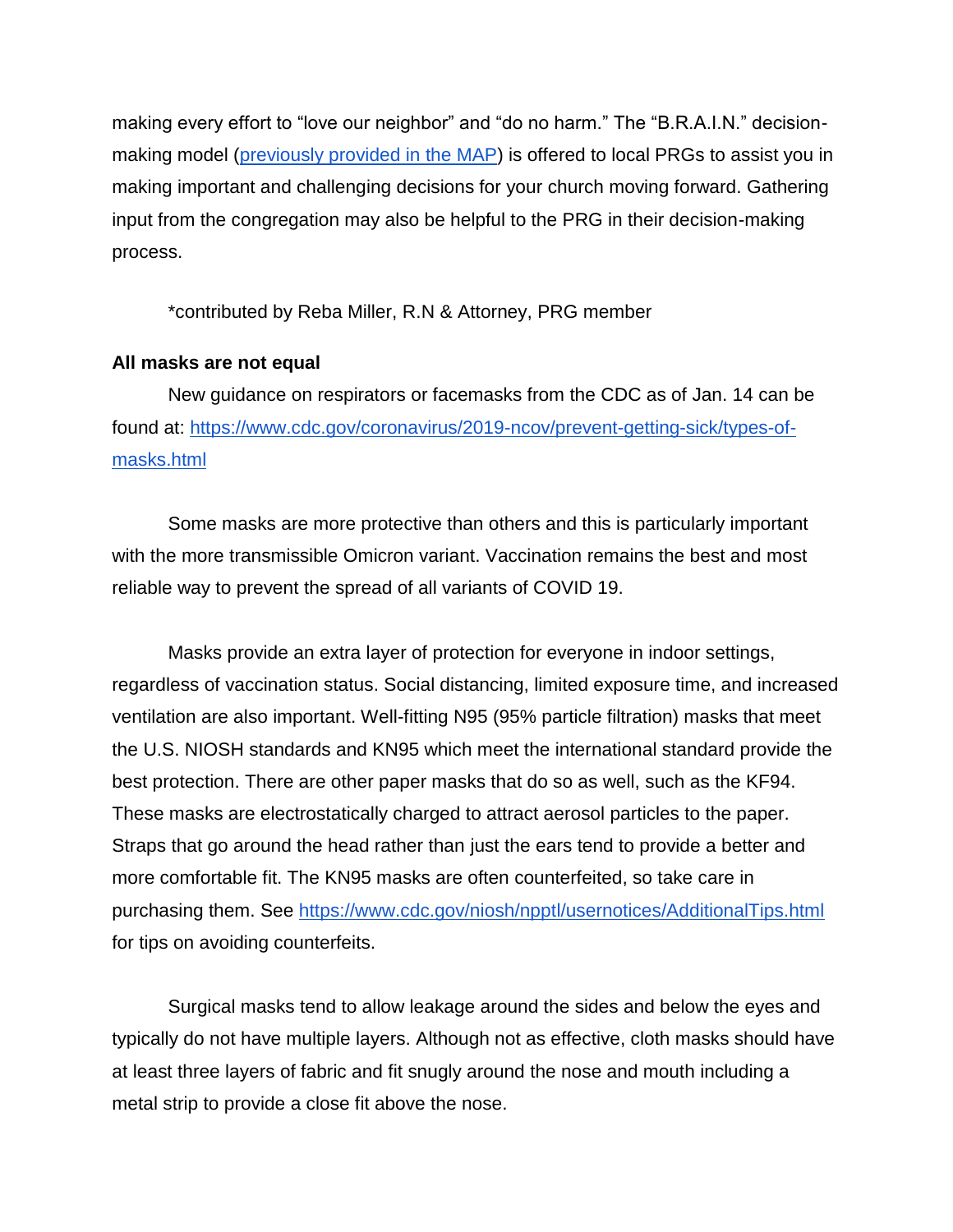### **Can N95 Masks be reused?**

You can clean and reuse your KN95 or N95 mask using a brown paper bag. Observing a threeday cycling process before reuse allows for any aerosols on the surface of the mask to dry out/evaporate and any active virus to dissipate. The bag serves to keep the mask covered and clean between uses over the three days.

[https://www.wusa9.com/article/news/verify/verify-kn95-n95-masks-brown-paper-bag/530](https://www.wusa9.com/article/news/verify/verify-kn95-n95-masks-brown-paper-bag/530-c8281e88-8e51-4e71-89ab-1bde783df7d8?fbclid=IwAR2TVX4G-9foRiJc3g6_6SWH5Gpj0fJ3WToHB5h7DfsmVnEEWFUA80epABw) [c8281e88-8e51-4e71-89ab-1bde783df7d8?fbclid=IwAR2TVX4G-](https://www.wusa9.com/article/news/verify/verify-kn95-n95-masks-brown-paper-bag/530-c8281e88-8e51-4e71-89ab-1bde783df7d8?fbclid=IwAR2TVX4G-9foRiJc3g6_6SWH5Gpj0fJ3WToHB5h7DfsmVnEEWFUA80epABw)[9foRiJc3g6\\_6SWH5Gpj0fJ3WToHB5h7DfsmVnEEWFUA80epABw](https://www.wusa9.com/article/news/verify/verify-kn95-n95-masks-brown-paper-bag/530-c8281e88-8e51-4e71-89ab-1bde783df7d8?fbclid=IwAR2TVX4G-9foRiJc3g6_6SWH5Gpj0fJ3WToHB5h7DfsmVnEEWFUA80epABw)

\*Contributed by Mr. Andrew Kissell, Environmental/Sanitary Engineer, PRG team

## **Outside groups using church buildings**

It is the responsibility of the local church's PRG to provide guidelines for any outside groups using the church facility. Remember to use the M.A.P., and remember that constant communication is the key.

#### **REMINDER - What to do when the church discovers a positive case**

When a member who attended a service informs the pastor of their positive COVID-19 diagnosis, what are the steps the pastor/ church should take?

**Step 1.** Notify all members attending the service/ event using the template below. Continue to keep close contact with the member who tested positive. Remember to be pastoral as your church cooperates with the effort of contact tracing.

**Step 2.** Close off the section of the church where the member sat who attended the service/ event and conduct deep cleaning in that area.

**Step 3**. Inform the [District Superintendent,](https://vaumc.org/districtoffices/) the [Assistant to the Bishop/Director of](mailto:SteveSummers@vaumc.org)  [Connectional](mailto:SteveSummers@vaumc.org) Ministries and the local health department of the positive case, and provide regular updates on the infection and mitigation measures completed to the district.

**Step 4.** Evaluate to determine if this was an isolated case or if multiple cases have developed in consultation with the local health department.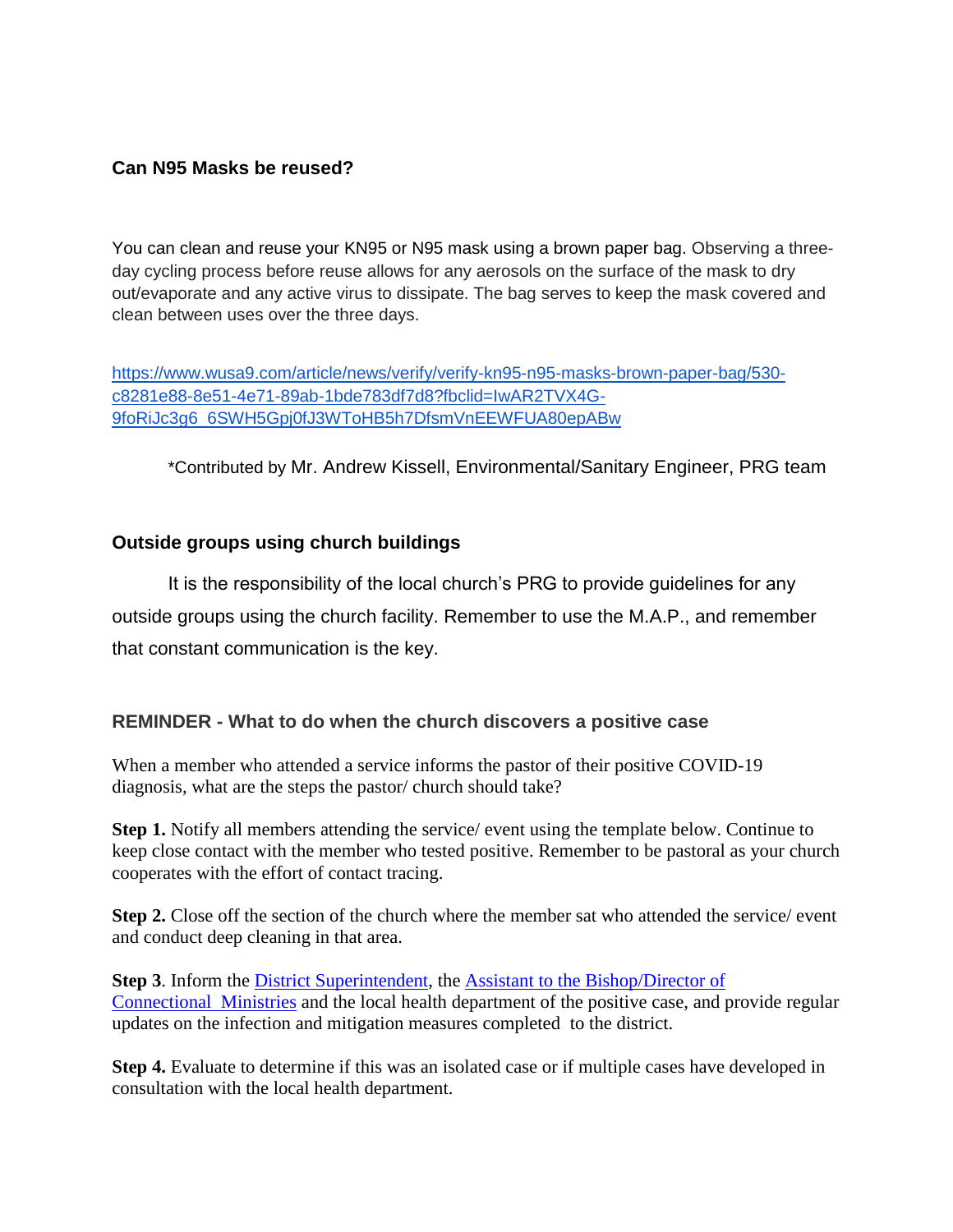**If multiple cases have developed, review** the M.A.P. and ask the P.R.G. team to determine ways to improve mitigations to prevent future outbreaks. Make assessment according to the following criteria:

- 1. Was the mitigation planned out well?
- 2. Was the mitigation plan properly implemented in accordance with the MAP?
- 3. Even though it was planned well and properly implemented, did we determine that we still had an exposure?

Continue to monitor for any secondary cases. Consult with the District Superintendent and health department in the event of an outbreak.

[Church Letterhead]

[Date]

[Contact Information]

Subject: Potential COVID-19 Exposure and Precautions at \_\_\_\_\_\_\_\_\_\_\_\_ UMC

Dear Friends:

I am writing to you and the congregation, who attended \_\_\_\_\_ am worship service on \_\_\_\_\_\_ [insert date] to discuss the protocol for handling a potential exposure to COVID-19, also known as the Coronavirus. Please pray for our broader church community during this stressful time.

A worshiper who attended the \_\_\_\_\_\_ a.m. service at \_\_\_\_\_\_\_\_\_\_\_\_\_\_\_\_\_\_\_ on [insert month, date, and year] has tested positive for COVID-19. Any individuals who were in close contact, as defined by the Virginia Department of Health as within 6 feet (with or without mask) for 15 minutes or longer during a 24-hour period, have been notified directly. Fully vaccinated individuals are not required to quarantine, but we ask you to remain vigilant. **If you have not been directly notified you are not medically impacted by this diagnosis.**

Our church leadership and PRG team members are closely monitoring this situation. We have thoroughly cleaned the areas of possible exposure and reviewed (or reviewed and updated) our health mitigation plans. I will continue to keep you informed of developments. Thank you for your attention to this matter.

Please remain vigilant and continue to keep our church and this community in your prayers.

In Christ, Rev. \_\_\_\_\_\_\_\_\_\_\_\_\_\_, Senior Pastor \_\_\_\_\_\_\_\_\_\_\_\_\_\_ UMC